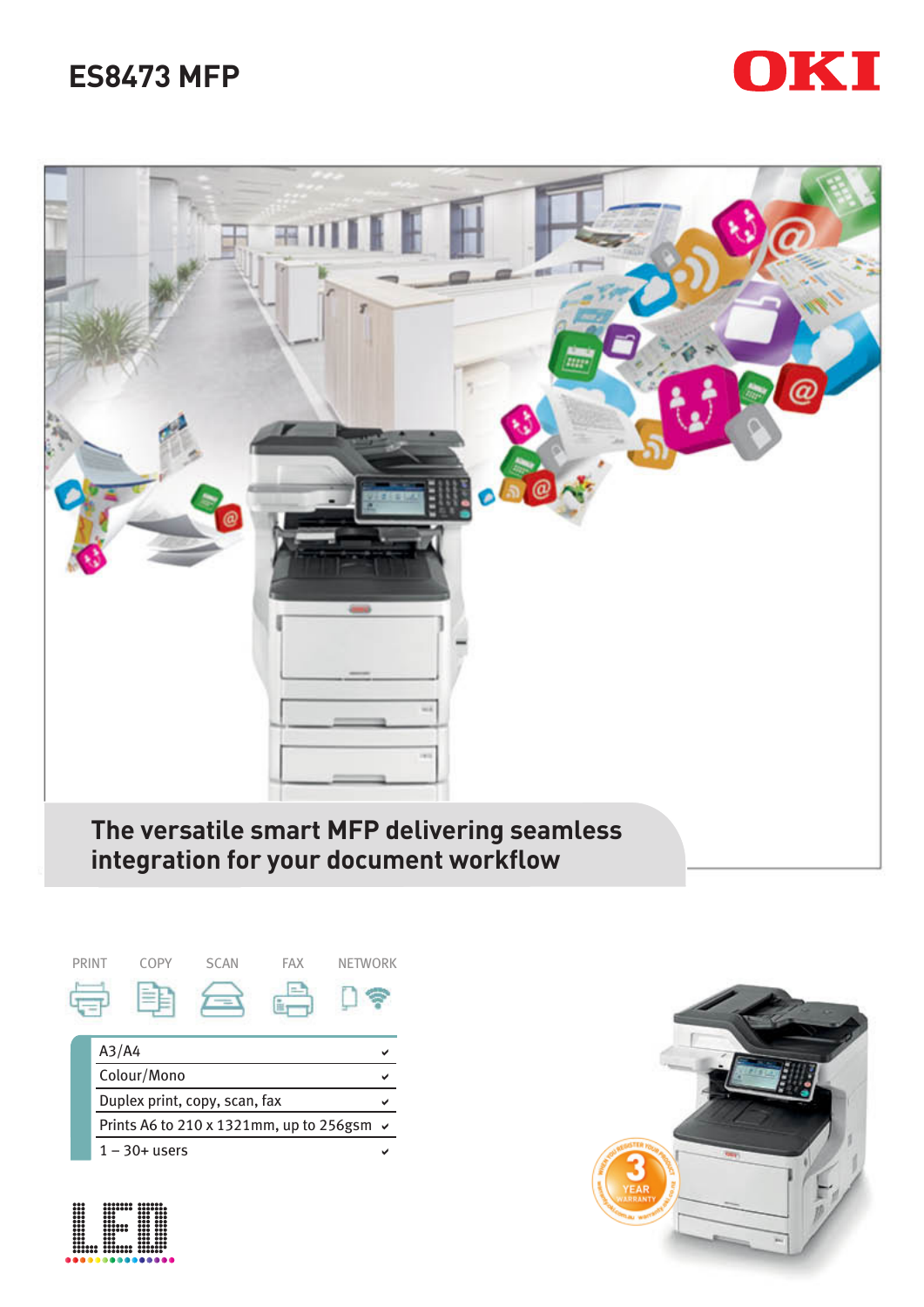# **The ES8473 MFP offers the choice and flexibility to suit differing needs**

### **Including:**

- **dn** duplex and networked
- **dnct** duplex, networked, 2nd paper tray and cabinet
- **dnx** duplex, networked, 2nd & 3rd paper tray and caster base
- **dnv** duplex, networked, 2nd, 3rd & 4th paper tray and caster base



# **ES8473 MFP**

# **Versatile A3 colour smart MFP offering outstanding performance, quality and seamless integration into document workflow**

**Combining the reliability of OKI's award winning digital LED print technology with extensive copier functionality, in one high speed, easy to use device, the ES8473 MFP ensures outstanding print and copy quality as well as comprehensive scan and document management functionality.**

OKI's smart Extendable Platform (sXP) ensures the ES8473 MFP sits at the heart of your document workflows with a very easy to use, customisable 7" touch screen to operate the device and manage all document functions.

High volume printing and copying are handled comfortably by the ES8473 MFP with speeds of up to 35ppm and over 2,000 sheet maximum paper capacity from 5 separate trays. Two output bins ensure jobs can be sorted on the go and built in stapling across the range make document creation convenient for all users in the workgroup. For extra peace of mind, OKI offers a unique 3 year warranty at no extra cost, simply register your product within 30 days of purchase^.

The ES8473 MFP brings outstanding value and performance to demanding workgroups without compromise.

Faster print and copy speeds and higher capacity consumables make the ES8473 MFP the ideal solution for the most demanding workgroups. With print speeds of up to 35ppm and just 9.5 seconds to the first page out time in colour and mono, larger workgroups can use the ES8473 MFP with ease. Low user intervention and lower total cost of ownership, together with the easy to use operator panel ensure the whole workgroup is more productive and efficient.

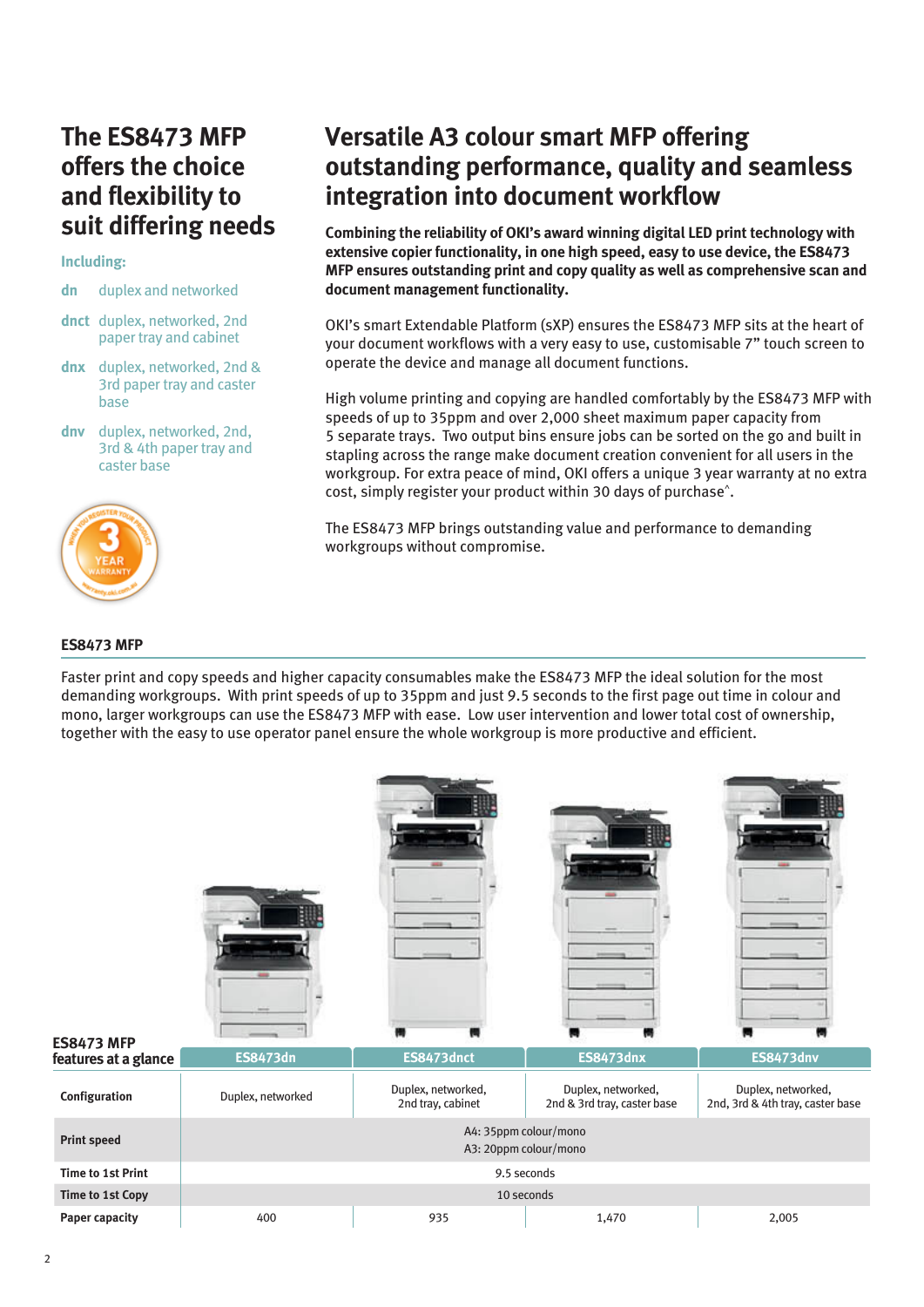# **Outstanding features to support your day-to-day print, copy, scan and fax requirements**

#### **Convenience stapler**

Built-in convenience stapler as standard, for easy post production finishing.





**Automatic duplex printing, copying, scanning and faxing as standard** Reverse Automatic Document Feeder (RADF) for simple, efficient and cost effective handling of multi-page, single and double sided documents.



# **User friendly and easy to operate**

Customisable 7" colour LCD touch screen, intuitive menu system and enhanced help functionality; place frequently used functions on the home screen for quick and easy access.

> **Flexible media handling** Print on a wide range of media sizes and weights, from A6 to 1.3m long banners and up to 256gsm, with the auto-sensing 100 sheet multi-purpose paper feed tray (MPT).

Ń.

S.

Yo.



### **Perfect for high volume print jobs**

 With a paper capacity of up to 2,005 sheets\*, you can support your high volume print requirements in-house.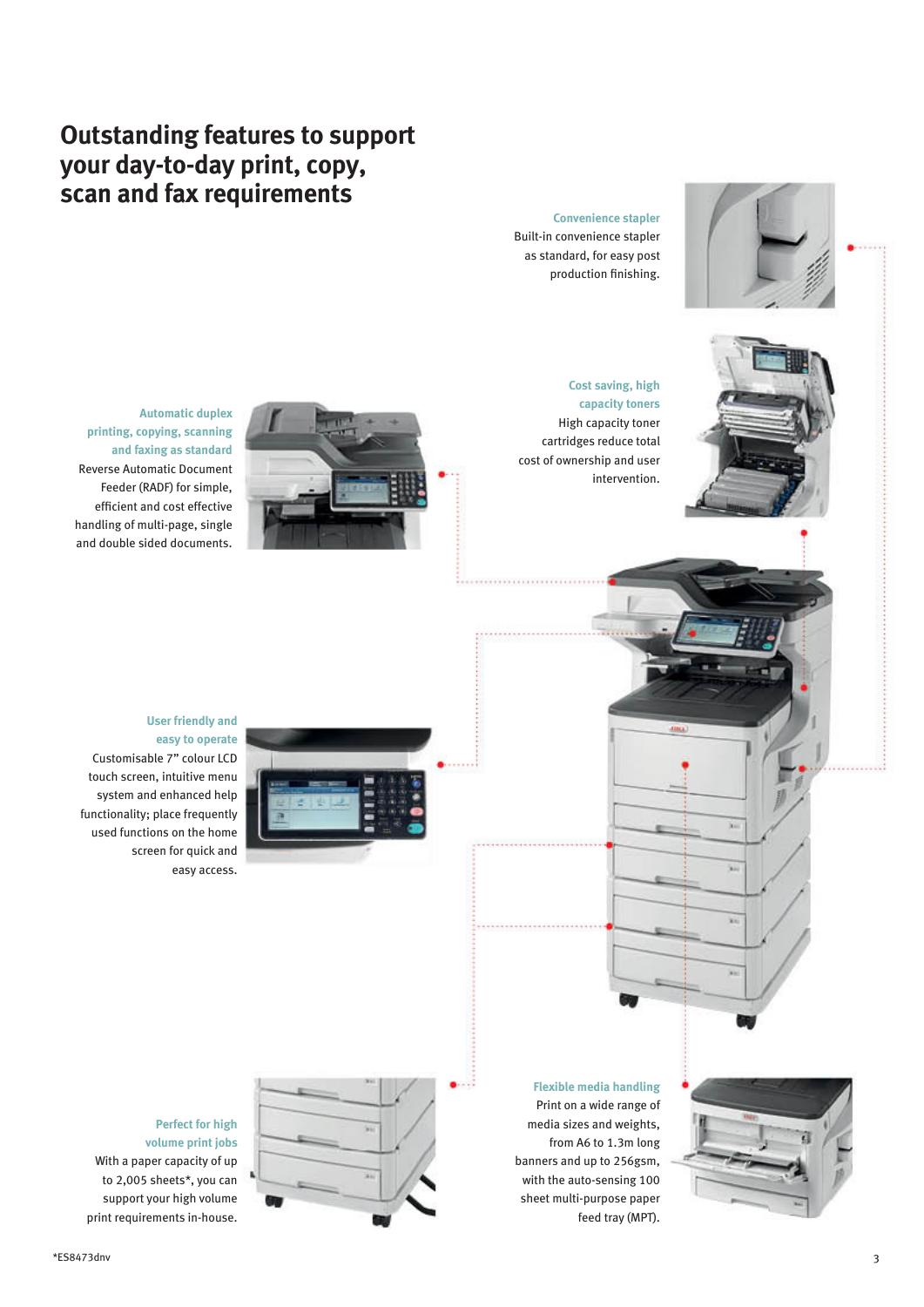# **Functionality to improve your productivity and workflow**

**With user friendly and intuitive displays, the ES8473 MFP offers outstanding print quality with the added functionality of copy, scan and fax. Efficiency and security are built in, with features including IPsec, Encrypted Secure Print, and authentications.**





# **Print**

Delivering exceptional colour at impressive speeds.

- High resolution colour and mono printing for professional business documents
- Colour and mono print speeds of up to 35ppm and 9.5 seconds to first print - perfect for time critical print jobs
- Duplex printing as standard reducing paper consumption and enabling the production of business documents in-house
- Ultra-reliable digital LED print technology
- Encrypted Secure Print function for protected printing to ensure document confidentiality
- Paper capacity of up to 2,005 sheets, keeping user intervention to a minimum
- Auto sensing multi-purpose tray for printing on a wide variety of media sizes and weights



# **Fax**

Enhanced fax functionality with Super G3 speed for efficient document management.

- Super G3 speed enables faxes to be sent and received at high speed
- Fax documents directly from or to your PC
- Forward faxes to another fax machine, network folder or directly to an email address
- Edge removal automatically cleans up images
- Block junk faxes to reduce printing costs
- Store and view incoming faxes on 7" display prior to printing to save paper
- Save time with up to 40 one-touch buttons and 1,000 speed dials to retrieve regularly used numbers



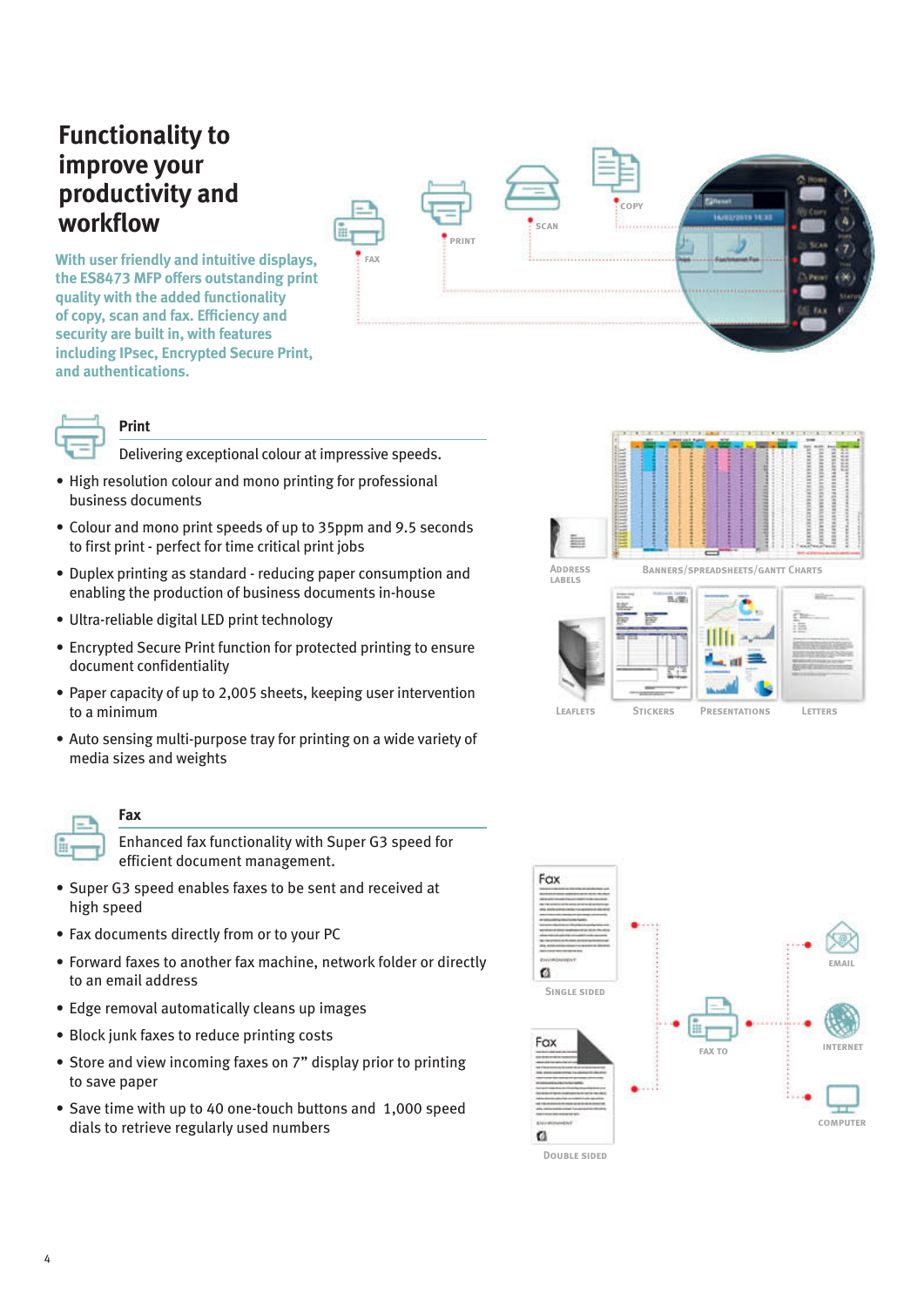# **Automatic duplex printing, copying, scanning and faxing**

**All models include a 100 sheet Reverse Automatic Document Feeder (RADF) as standard for quick and easy copying, scanning, and faxing of double sided documents.**



 $1 to 2$ 



### **Scan**

High Definition LED colour scanner improves document workflow.

- Fast scan speed of up to 50ipm
- 100 sheet RADF makes light work of multi-page, single and double sided documents
- USB and network TWAIN scanning (PC and Mac)
- Save scan settings for repeated tasks
- LDAP provides direct access to contact and email data from an existing directory server, saving time and improving the reliability of document delivery
- Job Build function enables a number of different documents to be scanned to create one single document output
- Scan directly to: USB, Network folder, email, FTP server, Local PC and Remote scan for fast and versatile document storage and management
- Scan preview for: email, shared folder, USB
- Blank page removal function skips blank pages when scanning



# **Copy**

LED scanning and printing delivering superior copy quality for clear, accurate, and fast results.

- Multi-page documents, single or double sided, are handled with ease
- Fast , high quality copy output of up to 35cpm
- Job Macro function enables the user to programme frequently used copy settings
- ID Card copy for simple copying of double sided ID cards on a single sheet
- Background removal allows user to eliminate artefacts copied from glass or media on printed output
- Document collation automatically sorts copies of multi-page documents, saving you time
- Blank page removal function skips blank pages when copying



 $2 to 2$ 



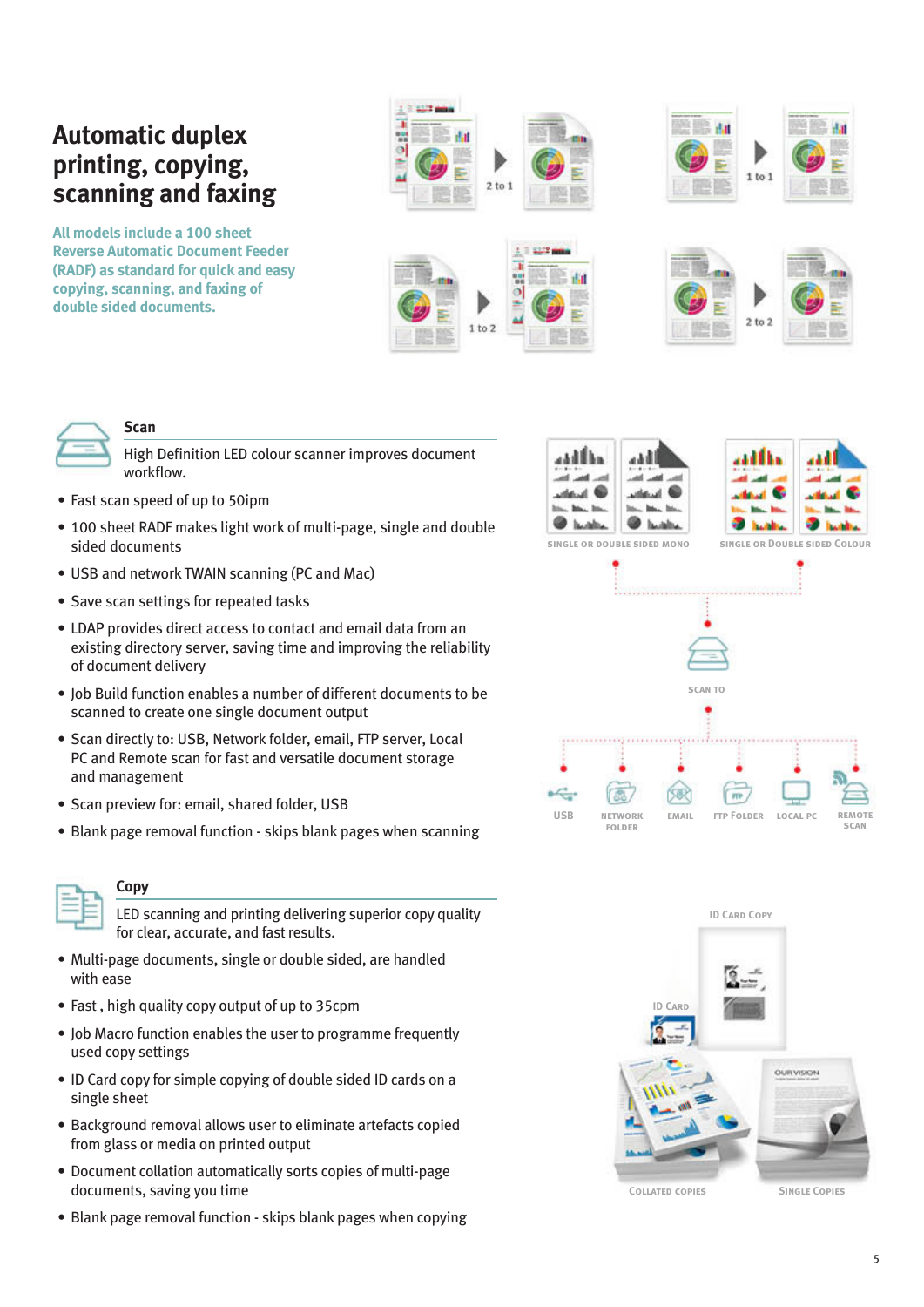# **Improving efficiency and reducing environmental impact**

**One of the most environmentally conscious A3 colour MFPs on the market, the ES8473 MFP consolidates multiple features into one efficient device, helping your business reduce its energy consumption, impact on the environment, and ongoing costs.**

# **Consolidating multiple devices into one**

Bringing together several devices into one efficient device reduces:

- Energy usage saving you money and the environment
- Consumables consumption

# **Reducing power consumption**

- 100% based on LED technology that inherently consumes less energy
- **• Deep Sleep Mode** reduces energy consumption to less than 3W

# **Duplex printing, copying and faxing as standard**

- Reduces paper usage
- Enables printing professional documents in-house

### **Reducing toner usage**

**• Toner Save function** – reduces the amount of toner used when printing draft or internal documents



# **Printing whilst on the move with mobile printing**

OKI brings mobile printing to the workplace through innovation and technology. Many of our products, including the ES8473 MFP, are now compatible with mobile printing applications allowing you to print directly from your mobile device over wireless networks.

The ES8473 MFP is Google Cloud Print Ready, as well as being compatible with AirPrint by Apple Inc, enabling remote printing without having to connect directly to a printing device.



OKI provides a suite of software, available to OKI smart MFP customers at no additional cost

# **smartPrintSuperVision (sPSV)**



### **For the management and control of networked printers and MFPs**

With a powerful reporting structure, sPSV allows IT managers to manage devices and

troubleshoot any problems without user intervention, providing complete control and visibility of all printers, regardless of make or model, across your network.



# **Provides visibility and control of your organisation's print spend**

Gain visibility and control of print usage within your organisation, allowing you to

restrict access to individuals or groups and manage printing and copying within defined cost limits. sPSV also provides you the ability to report on usage across the network, capturing information on volume, paper size, media type and consumables usage.

# **ABBYY FineReader Sprint**

**ABBYY** ABBYY FineReader<sup>®</sup> helps you create editable, searchable files from paper documents, PDF files or digital photos, saving time as well as the hassle of retyping documents.

- Edit a scanned document or an image PDF and create new documents into editable files without the need of reformatting the structure, tables, columns, font styles and sizes within your documents.
- Search and archive documents for quick and convenient retrieval, by converting them into searchable PDF and PDF/A formats.
- Convert documents into mobile-friendly formats, perfect for use with e-Book readers, tablets or smartphones.

# **SENDYS Explorer LITE**

Sendys SENDYS Explorer enables the user to convert documents and distribute or upload to a chosen location, providing greater flexibility to edit, access, print, retrieve and share files.

- Document capture: From MFP, smartphone/tablet, desktop web interface and email.
- Document conversion: Transform scanned documents into a wide range of editable formats
- Document hub: Distribute scanned files.
- Print: Any document scanned or retrieved from the cloud directly from the MFP panel, smartphone/tablet or web interface.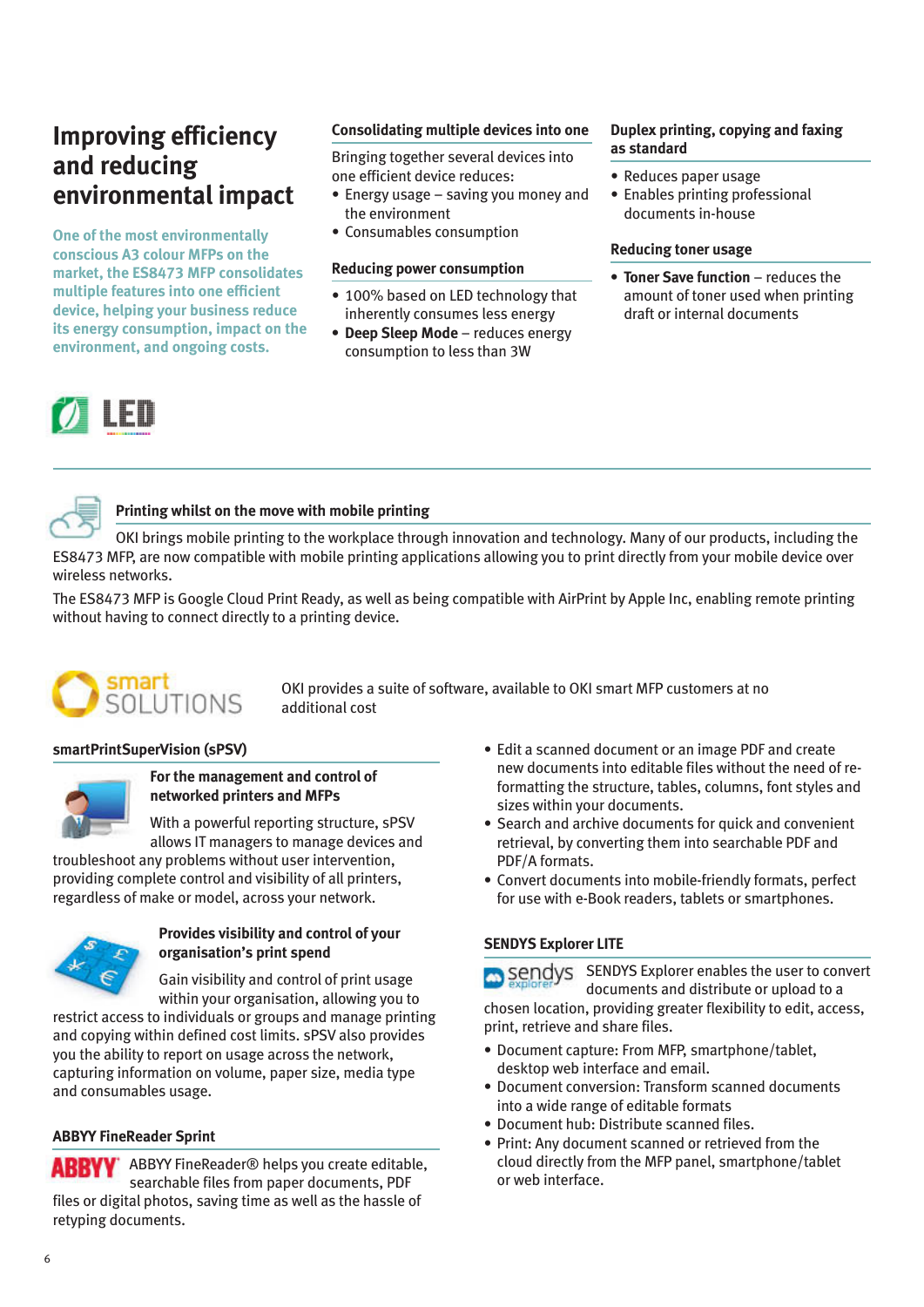### **sXP (smart Extendable Platform) at the heart of your business productivity**

The ES8473 MFP comes with sXP, an open platform to help streamline your document intensive business processes.

This web services based platform enables seamless integration of these smart MFPs with your bespoke system or 3rd party solutions, for example, SENDYS Explorer, SENDYS Output Manager and PaperCut MF. This ensures that your document capture, distribution, management and output is efficiently executed and implemented, improving the productivity of your staff.



# **Bringing ease of use to your fingertips**

**Usability of the ES8473 MFP is further improved with a user-friendly 7" colour LCD touch screen display.**

### **QWERTY keyboard** to simplify data and email address entry



**Customise** your home screen to put frequently used functions at your fingertips for fast efficient working

*Ergonomic design enables users to see screen content even when the MFP's lid is lifted.*

7



**Troubleshooting and diagnostic guidance**

When it's time to replace user-replaceable consumables and maintenance items (toner cartridges, image drums, belt units and fuser units), the touchscreen display will alert you and walk you through the exact steps—and get you up and running in no time. The ES8473 MFP's firmware includes complete instructions on how to maintain important areas of the MFP, including paper feeds, the LED printheads, and the scanner unit.